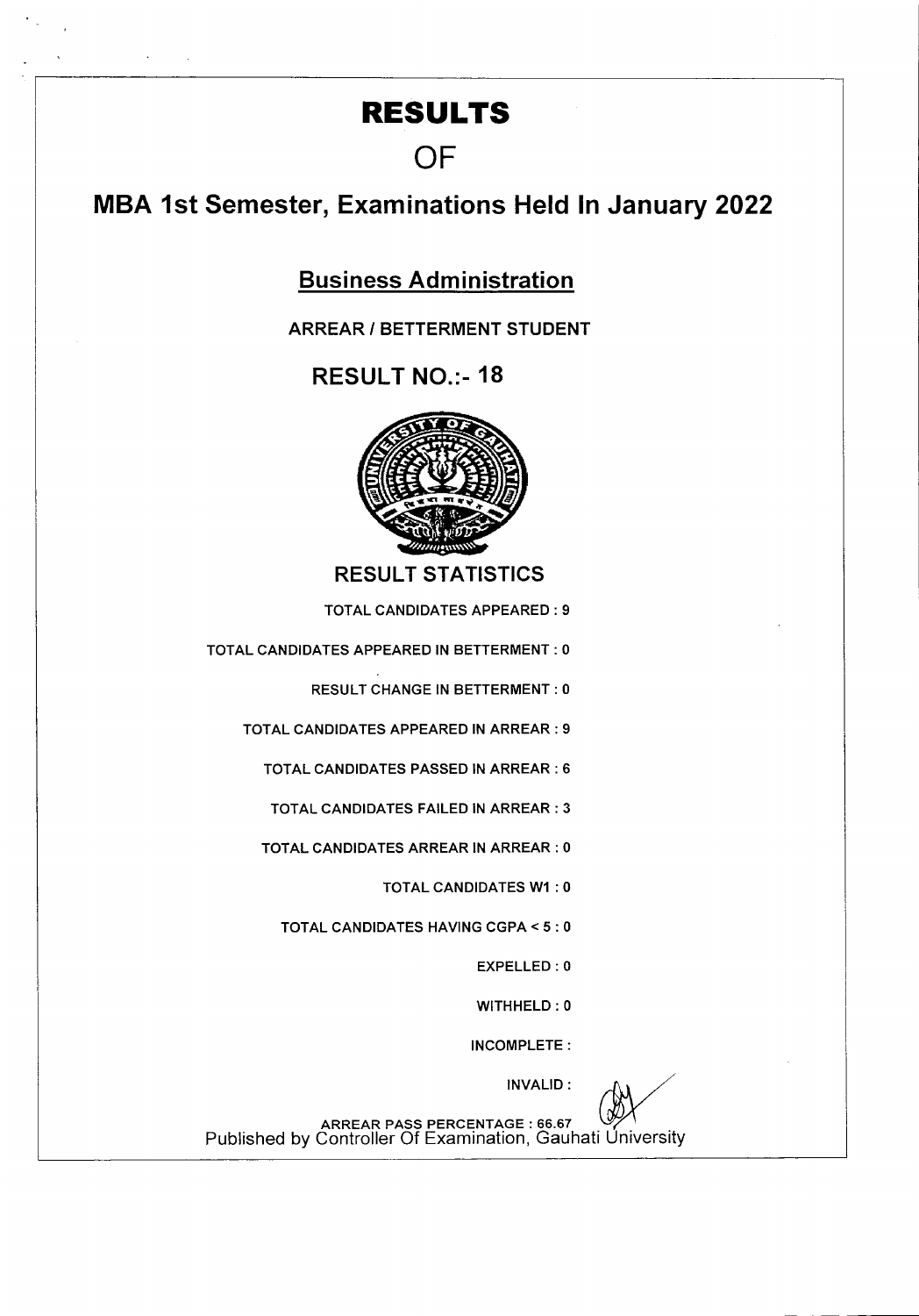| Page: 2<br><b>EXAMINATION HELD IN January 2022</b><br><b>List of Successful Candidates</b><br>(In order of Roll No.)<br><b>Business Administration</b><br>TOTAL CANDIDATE: 7<br>APPEARED IN BETTERMENT: 0<br><b>RESULT CHANGE IN BETTERMENT: 0</b><br>FAIL: 2<br>TOTAL CANDIDATES APPEARED IN ARREAR : 7<br>TOTAL CANDIDATES PASSED IN ARREAR : 5<br>TOTAL CANDIDATES ARREAR IN ARREAR : 0<br>EXPELLED: 0<br>WITHHELD: 0<br>$\cdot \cdot \cdot$ : 0<br>Pass Roll Nos.:-<br>PM-191-017-0099 PM-191-017-0109 PM-201-017-0042 PM-201-017-0051 PM-201-017-0064<br>APPEARED IN BETTERMENT: 0<br>TOTAL CANDIDATE: 2<br>FAIL: 1<br><b>RESULT CHANGE IN BETTERMENT: 0</b><br>TOTAL CANDIDATES PASSED IN ARREAR : 1<br>TOTAL CANDIDATES APPEARED IN ARREAR : 2<br>TOTAL CANDIDATES ARREAR IN ARREAR : 0<br>WITHHELD: 0<br>EXPELLED: 0<br>$\cdot 0$<br>Pass Roll Nos.:-<br>PM-201-836-0008 |  |  |  |  |  |
|----------------------------------------------------------------------------------------------------------------------------------------------------------------------------------------------------------------------------------------------------------------------------------------------------------------------------------------------------------------------------------------------------------------------------------------------------------------------------------------------------------------------------------------------------------------------------------------------------------------------------------------------------------------------------------------------------------------------------------------------------------------------------------------------------------------------------------------------------------------------------------|--|--|--|--|--|
|                                                                                                                                                                                                                                                                                                                                                                                                                                                                                                                                                                                                                                                                                                                                                                                                                                                                                  |  |  |  |  |  |
| College:- 017 - GAUHATI COMMERCE COLLEGE<br>Withheld Roll Nos.:- NILL<br>College:- 836 - GU DEPT. OF BUSINESS ADMINISTRATION<br><b>Withheld Roll Nos.:- NILL</b>                                                                                                                                                                                                                                                                                                                                                                                                                                                                                                                                                                                                                                                                                                                 |  |  |  |  |  |
|                                                                                                                                                                                                                                                                                                                                                                                                                                                                                                                                                                                                                                                                                                                                                                                                                                                                                  |  |  |  |  |  |
|                                                                                                                                                                                                                                                                                                                                                                                                                                                                                                                                                                                                                                                                                                                                                                                                                                                                                  |  |  |  |  |  |
|                                                                                                                                                                                                                                                                                                                                                                                                                                                                                                                                                                                                                                                                                                                                                                                                                                                                                  |  |  |  |  |  |
|                                                                                                                                                                                                                                                                                                                                                                                                                                                                                                                                                                                                                                                                                                                                                                                                                                                                                  |  |  |  |  |  |
|                                                                                                                                                                                                                                                                                                                                                                                                                                                                                                                                                                                                                                                                                                                                                                                                                                                                                  |  |  |  |  |  |
|                                                                                                                                                                                                                                                                                                                                                                                                                                                                                                                                                                                                                                                                                                                                                                                                                                                                                  |  |  |  |  |  |
|                                                                                                                                                                                                                                                                                                                                                                                                                                                                                                                                                                                                                                                                                                                                                                                                                                                                                  |  |  |  |  |  |
|                                                                                                                                                                                                                                                                                                                                                                                                                                                                                                                                                                                                                                                                                                                                                                                                                                                                                  |  |  |  |  |  |
|                                                                                                                                                                                                                                                                                                                                                                                                                                                                                                                                                                                                                                                                                                                                                                                                                                                                                  |  |  |  |  |  |
|                                                                                                                                                                                                                                                                                                                                                                                                                                                                                                                                                                                                                                                                                                                                                                                                                                                                                  |  |  |  |  |  |
|                                                                                                                                                                                                                                                                                                                                                                                                                                                                                                                                                                                                                                                                                                                                                                                                                                                                                  |  |  |  |  |  |
|                                                                                                                                                                                                                                                                                                                                                                                                                                                                                                                                                                                                                                                                                                                                                                                                                                                                                  |  |  |  |  |  |
|                                                                                                                                                                                                                                                                                                                                                                                                                                                                                                                                                                                                                                                                                                                                                                                                                                                                                  |  |  |  |  |  |
|                                                                                                                                                                                                                                                                                                                                                                                                                                                                                                                                                                                                                                                                                                                                                                                                                                                                                  |  |  |  |  |  |
|                                                                                                                                                                                                                                                                                                                                                                                                                                                                                                                                                                                                                                                                                                                                                                                                                                                                                  |  |  |  |  |  |
|                                                                                                                                                                                                                                                                                                                                                                                                                                                                                                                                                                                                                                                                                                                                                                                                                                                                                  |  |  |  |  |  |
|                                                                                                                                                                                                                                                                                                                                                                                                                                                                                                                                                                                                                                                                                                                                                                                                                                                                                  |  |  |  |  |  |
|                                                                                                                                                                                                                                                                                                                                                                                                                                                                                                                                                                                                                                                                                                                                                                                                                                                                                  |  |  |  |  |  |
|                                                                                                                                                                                                                                                                                                                                                                                                                                                                                                                                                                                                                                                                                                                                                                                                                                                                                  |  |  |  |  |  |
|                                                                                                                                                                                                                                                                                                                                                                                                                                                                                                                                                                                                                                                                                                                                                                                                                                                                                  |  |  |  |  |  |
|                                                                                                                                                                                                                                                                                                                                                                                                                                                                                                                                                                                                                                                                                                                                                                                                                                                                                  |  |  |  |  |  |
|                                                                                                                                                                                                                                                                                                                                                                                                                                                                                                                                                                                                                                                                                                                                                                                                                                                                                  |  |  |  |  |  |
|                                                                                                                                                                                                                                                                                                                                                                                                                                                                                                                                                                                                                                                                                                                                                                                                                                                                                  |  |  |  |  |  |
|                                                                                                                                                                                                                                                                                                                                                                                                                                                                                                                                                                                                                                                                                                                                                                                                                                                                                  |  |  |  |  |  |
|                                                                                                                                                                                                                                                                                                                                                                                                                                                                                                                                                                                                                                                                                                                                                                                                                                                                                  |  |  |  |  |  |
|                                                                                                                                                                                                                                                                                                                                                                                                                                                                                                                                                                                                                                                                                                                                                                                                                                                                                  |  |  |  |  |  |
|                                                                                                                                                                                                                                                                                                                                                                                                                                                                                                                                                                                                                                                                                                                                                                                                                                                                                  |  |  |  |  |  |
|                                                                                                                                                                                                                                                                                                                                                                                                                                                                                                                                                                                                                                                                                                                                                                                                                                                                                  |  |  |  |  |  |
|                                                                                                                                                                                                                                                                                                                                                                                                                                                                                                                                                                                                                                                                                                                                                                                                                                                                                  |  |  |  |  |  |
|                                                                                                                                                                                                                                                                                                                                                                                                                                                                                                                                                                                                                                                                                                                                                                                                                                                                                  |  |  |  |  |  |
|                                                                                                                                                                                                                                                                                                                                                                                                                                                                                                                                                                                                                                                                                                                                                                                                                                                                                  |  |  |  |  |  |
|                                                                                                                                                                                                                                                                                                                                                                                                                                                                                                                                                                                                                                                                                                                                                                                                                                                                                  |  |  |  |  |  |
|                                                                                                                                                                                                                                                                                                                                                                                                                                                                                                                                                                                                                                                                                                                                                                                                                                                                                  |  |  |  |  |  |
|                                                                                                                                                                                                                                                                                                                                                                                                                                                                                                                                                                                                                                                                                                                                                                                                                                                                                  |  |  |  |  |  |
|                                                                                                                                                                                                                                                                                                                                                                                                                                                                                                                                                                                                                                                                                                                                                                                                                                                                                  |  |  |  |  |  |
|                                                                                                                                                                                                                                                                                                                                                                                                                                                                                                                                                                                                                                                                                                                                                                                                                                                                                  |  |  |  |  |  |